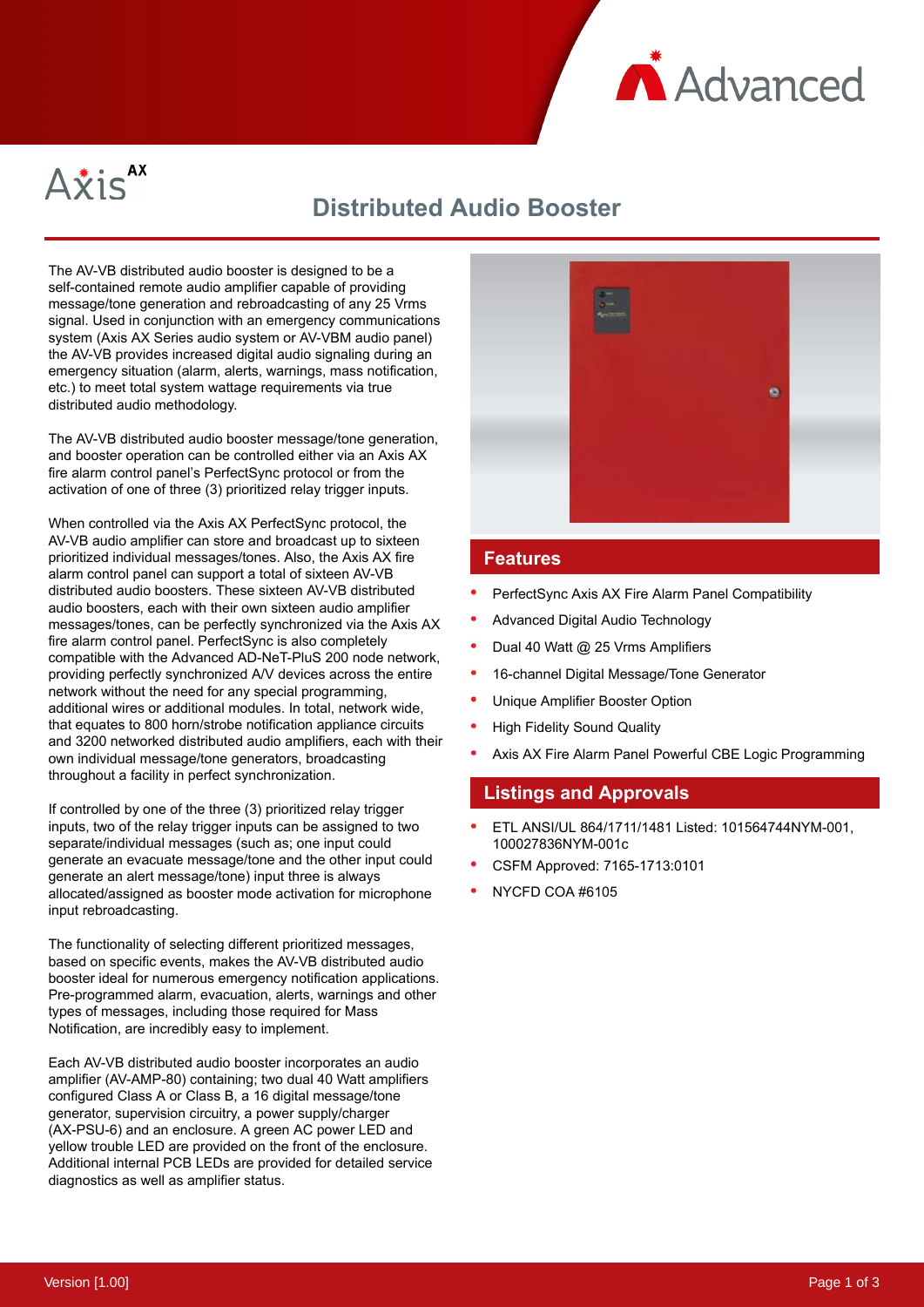The flash based, digital message/tone generator of the AV-VB provides for sixteen individual field programmable messages that can be tailored to meet any specific installation requirement. Digital messages/tones are programmed in a simple/user-friendly Windows-based tool. The users can select from a library of industry recognized messages/ 900-102 Rev. 1.4 Page 2 of 2 AV-VB Network & Hardwired Wiring tones. Selection options include; leading and trailing tones, male or female voice messages, message category (such as; evacuation, alert, warnings, etc.) and message priorities. Also, wave files may be downloaded and added to the library to allow complete customization of messages/tones.

In support of installations requiring strict survivability, where a specification mandates that if a primary amplifier fails, a backup amplifier is required to take over so that critical life safety messages/tones can be delivered to personnel without interruption, the AV-VB distributed audio booster can be configured for one-to-one 40 Watt amplifier backup. Also, when configured for such operation, the AV-VB audio amplifier has a built in physical test feature to confirm proper backup amplifier operation.

## **Specification**

| <b>Operating Voltage</b><br>Input<br>Output    | <b>120 VAC</b><br>24 VDC & 25 Vrms                          |
|------------------------------------------------|-------------------------------------------------------------|
| <b>Operating Current</b><br>Quiescent<br>Alarm | 40 mA (Typical)<br>200 mA (Plus total speaker circuit load) |
| <b>Output Ratings</b>                          | 2x 40 watts $@$ 25 Vrms, class A or B                       |
| <b>LED</b> Indicators                          | AC power & system trouble                                   |
| <b>Operating Temperature</b>                   | 32 °F-120 °F (0 °C to 48 °C)                                |
| Humidity                                       | 10-95% (Non-condensing)                                     |
| Enclosure Dimension                            | $16"$ W x 19 1/ 8 $"$ H x 5" D                              |
| Weight                                         | $19$ lb $5$ oz                                              |

### **Wiring Diagram**